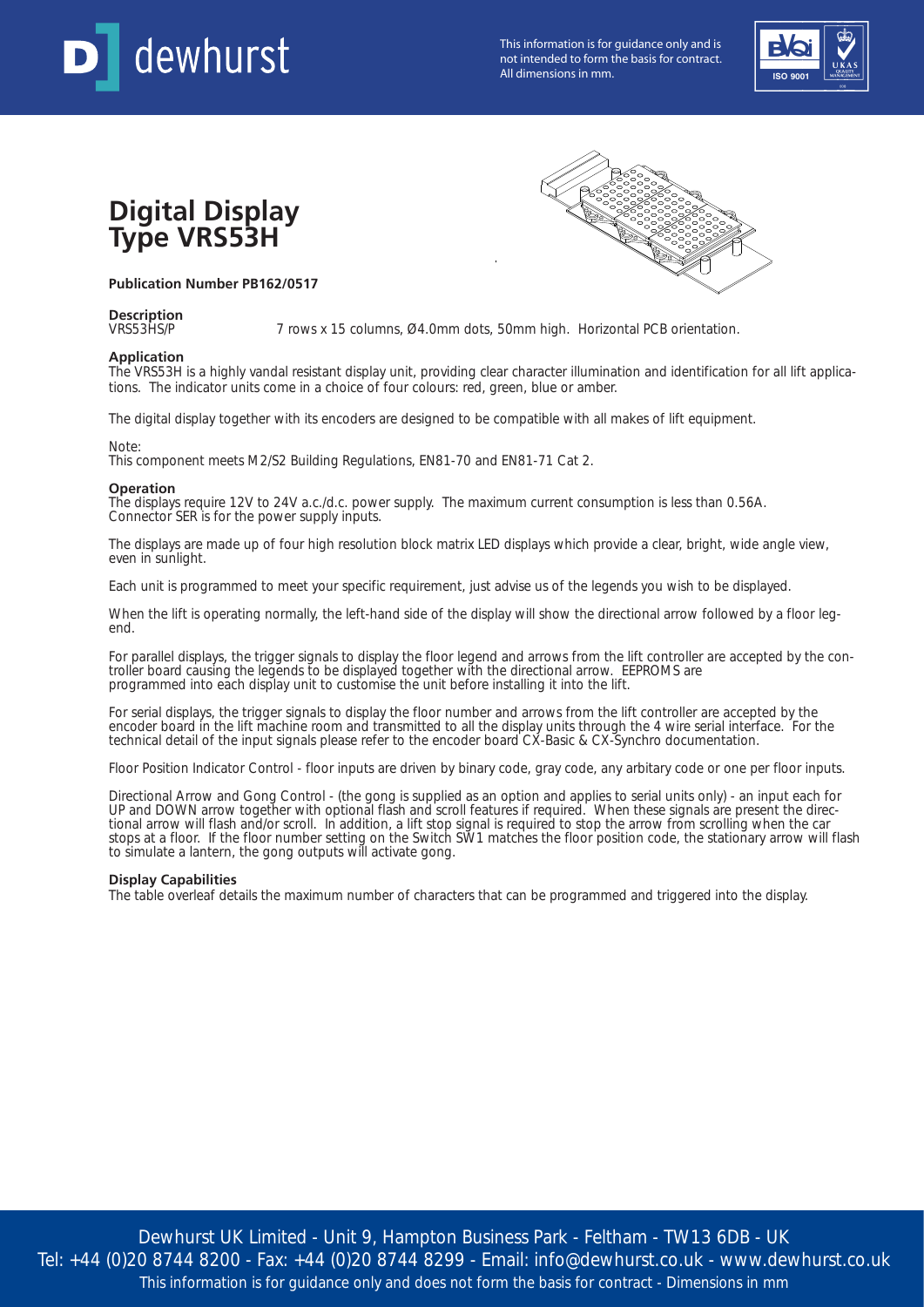#### **Construction**

The front appearance of the VRS53H is designed to match the stainless steel faceplate. The LED display blocks for the VRS53H have a 1.5mm stainless steel grade 316 front face. The block body, which is permanently bonded to the stainless steel face, is 5mm in depth and manufactured from polycarbonate. The design is such, that the effective source of light is the face of the block itself, giving an angle of view in excess of 150°.

The impact resistance of the display exceeds 10 joules (EN81-71 Cat 2).

The display blocks and associated electronic driver board are mounted behind the faceplate by means of weldstuds. All electronic boards are tropicalised.

The VRS53H is a compact display that can be fitted in landing and car stations.

The unit can be supplied fitted into faceplates of stainless steel grade 316, and is available linished both horizontally (standard) or vertically.

| FFATURES AVAILABLE<br><b>SERIAL DISPLAYS</b>                                                 |                                            | CX-Basic<br>$24$ MAX <sup>*</sup> | TERMINAL ALLOCATION<br>(used with Serial<br>displays only)<br>CX-Basic+Synchro<br>40 MAX ** |
|----------------------------------------------------------------------------------------------|--------------------------------------------|-----------------------------------|---------------------------------------------------------------------------------------------|
| <b>UP &amp; DN Arrows</b>                                                                    |                                            | $\mathfrak{D}$                    |                                                                                             |
| <b>Scrolling Arrows</b>                                                                      |                                            | 1                                 |                                                                                             |
| <b>Flashing Arrows</b>                                                                       |                                            | 1                                 |                                                                                             |
| Floors: Encoded                                                                              | $1 - 3$<br>$1 - 7$<br>$1 - 15$<br>$1 - 31$ |                                   | 2<br>3<br>$\overline{4}$<br>5                                                               |
| One per floor: (discrete)<br>With CX-Basic only<br>With CX-Basi+Synchro<br>Message triggers: | $1 - 14$<br>$1 - 30$                       |                                   | 1 each<br>1 each                                                                            |
|                                                                                              |                                            |                                   |                                                                                             |

\* CX-Basic available inputs are reduced by 10 (dedicated inputs) for<br>lantern, arrow, gong and speech control.<br>\*\* CX-Basic+Synchro available inputs are reduced by 10 (dedicated inputs)<br>for lantern, arrow, gong and speech co

| <b>FEATURES AVAILABLE</b><br><b>PARALLEL DISPLAYS</b> |          | <b>TERMINAL ALLOCATION</b><br>(10 AVAILABLE) |
|-------------------------------------------------------|----------|----------------------------------------------|
| UP & DN Arrows                                        |          |                                              |
| <b>Scrolling Arrows</b>                               |          |                                              |
| <b>Flashing Arrows</b>                                |          |                                              |
| Floors: Encoded                                       | 1-3      |                                              |
|                                                       | $1 - 7$  |                                              |
|                                                       | $1 - 15$ |                                              |
|                                                       | $1 - 31$ | ҕ                                            |
| One per floor 1-10                                    |          | 1 each                                       |
| Message triggers:                                     |          | 1 each                                       |

#### **Specification**

|                                   | <b>VRS53HP</b>                                                                                                                                                                           | <b>VRS53HS</b>                                                                                                                                                                                                |
|-----------------------------------|------------------------------------------------------------------------------------------------------------------------------------------------------------------------------------------|---------------------------------------------------------------------------------------------------------------------------------------------------------------------------------------------------------------|
| Input Signal                      | 10 programmable phot-coupled inputs                                                                                                                                                      | Four wires serial communication                                                                                                                                                                               |
| Display screen size               | 114mm (w) x 65mm (H)                                                                                                                                                                     | 114mm (W) x 65mm (H)                                                                                                                                                                                          |
| Physical PCB size                 | 197mm (W) x 89.5mm (H) x 19.15mm D                                                                                                                                                       | 197mm (W) x 89.5mm (H) x 19.15mm (D)                                                                                                                                                                          |
| Number of LED dots                | 7 rows by 15 columns                                                                                                                                                                     | 7 rows by 15 columns                                                                                                                                                                                          |
| Dot size                          | 4.0mm diameter                                                                                                                                                                           | 4.0mm diameter                                                                                                                                                                                                |
| Dot pitch                         | 7.62mm                                                                                                                                                                                   | 7.62mm                                                                                                                                                                                                        |
| Character height                  | 50mm                                                                                                                                                                                     | 50mm                                                                                                                                                                                                          |
| Colour                            | Single (red, green, blue or amber)                                                                                                                                                       | Single (red, green, blue or amber)                                                                                                                                                                            |
| Operating temperature             | $-20^{\circ}$ C to $+65^{\circ}$ C                                                                                                                                                       | -20 $^{\circ}$ C to +65 $^{\circ}$ C                                                                                                                                                                          |
| Storage temperature               | -20°C to +75°C                                                                                                                                                                           | -20 $^{\circ}$ C to +75 $^{\circ}$ C                                                                                                                                                                          |
| Humidity                          | 0% to 95% non-condensing                                                                                                                                                                 | 0% to 95% non-condensing                                                                                                                                                                                      |
| Power supply, absolute max rating | 10Vd.c to 30Vd.c. or 10Va.c. to 27Va.c.                                                                                                                                                  | 10Vd.c. to 30Vd.c. or 10Va.c. to 27V a.c.                                                                                                                                                                     |
| Peak supply current (d.c.)        | $0.56A \ @ 12V, 0.23A \ @ 24V$                                                                                                                                                           | $0.56A \ @ 12V, 0.25A \ @ 24V$                                                                                                                                                                                |
|                                   |                                                                                                                                                                                          |                                                                                                                                                                                                               |
|                                   | The floor codes and floor legends are stored<br>in the displays EEPROM. Configuration and<br>customisation is carried out by programming<br>and replacing an EEPROM in the display unit. | Serial data is transmitted in blocks to the display<br>unit. Each logical block defines a floor number<br>and direction arrow.<br>The floor codes and floor legends are stored in<br>the encoder cards EPROM. |

Dewhurst UK Limited - Unit 9, Hampton Business Park - Feltham - TW13 6DB - UK Tel: +44 (0)20 8744 8200 - Fax: +44 (0)20 8744 8299 - Email: info@dewhurst.co.uk - www.dewhurst.co.uk This information is for guidance only and does not form the basis for contract - Dimensions in mm